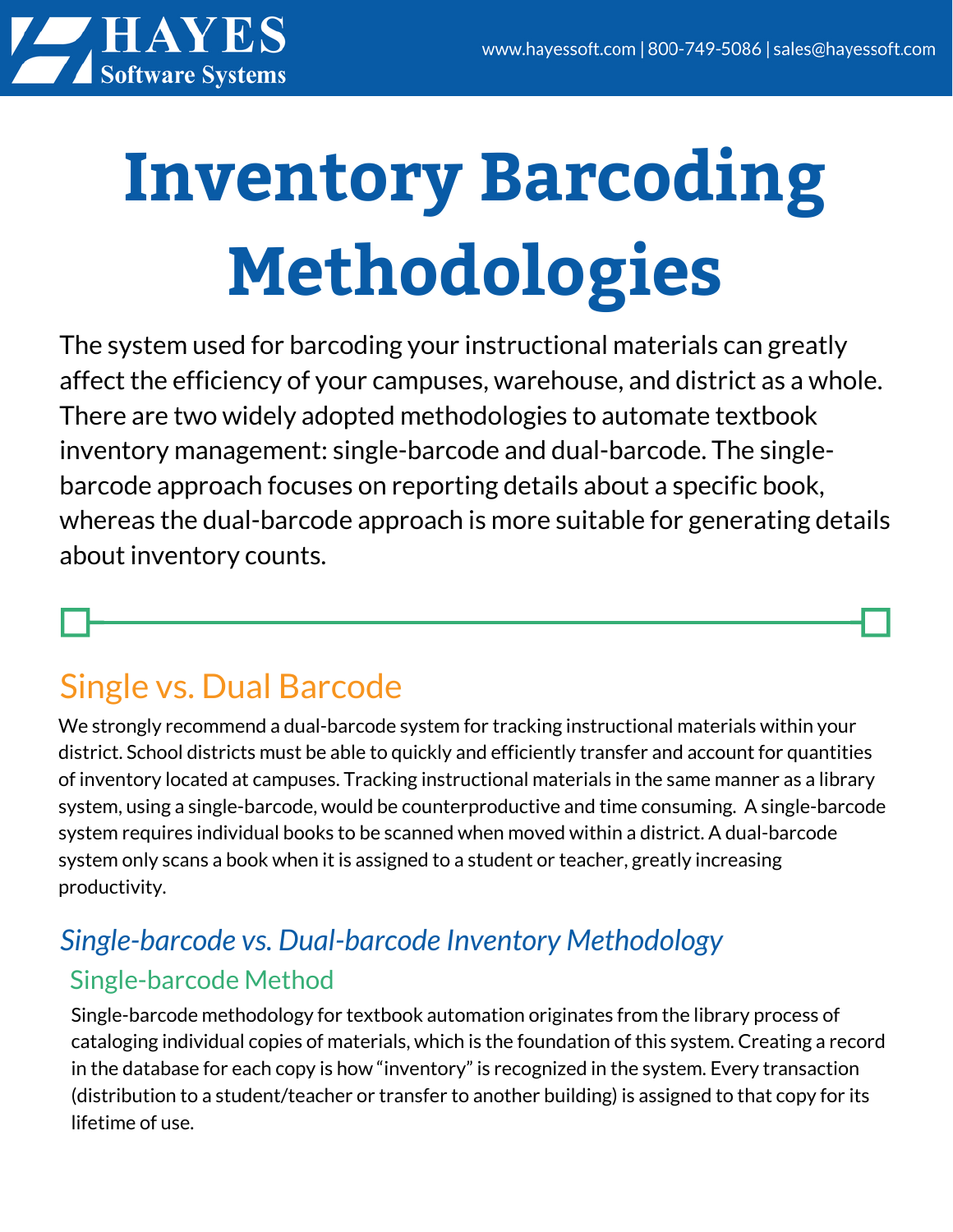

## Highlights of a Single-barcode System

- Detailed transaction history for copies
- Configurable loan policy creation
- Auto conditioning based on number of check-outs

*We do not recommend implementation of a single-barcode inventory methodology for textbooks.*

### Dual-barcode Method

[Dual-barcode](https://www.hayessoft.com/2015/04/barcodes-necessary-feature-or-textbook-inventory-management-roadblock/) methodology for textbook automation is native to inventory control systems where the focus is on supervision of supply, storage, and accessibility of items in order to ensure an adequate supply with calculated oversupply. Dual-barcode systems focus on providing planning and operations staff with data for inventory oversight. Tracking individual copies of materials is incorporated as part of the accountability process of assigning materials to students and/or teachers.

## Highlights of a Dual-barcode System

- Fast inventory creation and recognition
- Easy inventory transfer and adjustment processes
- Detailed charge history for copies

## *Critical Requirements*

Utilizing a system with a single barcode designed only for "check-in/check-out" processes doesn't offer efficiencies for critical textbook management challenges. Specialized software with the following functionality is required to effectively manage instructional material inventory at K-12 school districts:

#### District Level Functionality

The district version of a library system lacks functionality because the majority of districts do not have a district librarian managing campus inventory distribution or a warehouse for surplus library materials. Campus request management, district order fulfillment, bin location management, and pick tickets are a few examples of district-level features found in a native textbook management system with dual-barcodes. Reporting capabilities for inventory needs analysis by school and inventory transaction history by school should also be evaluated.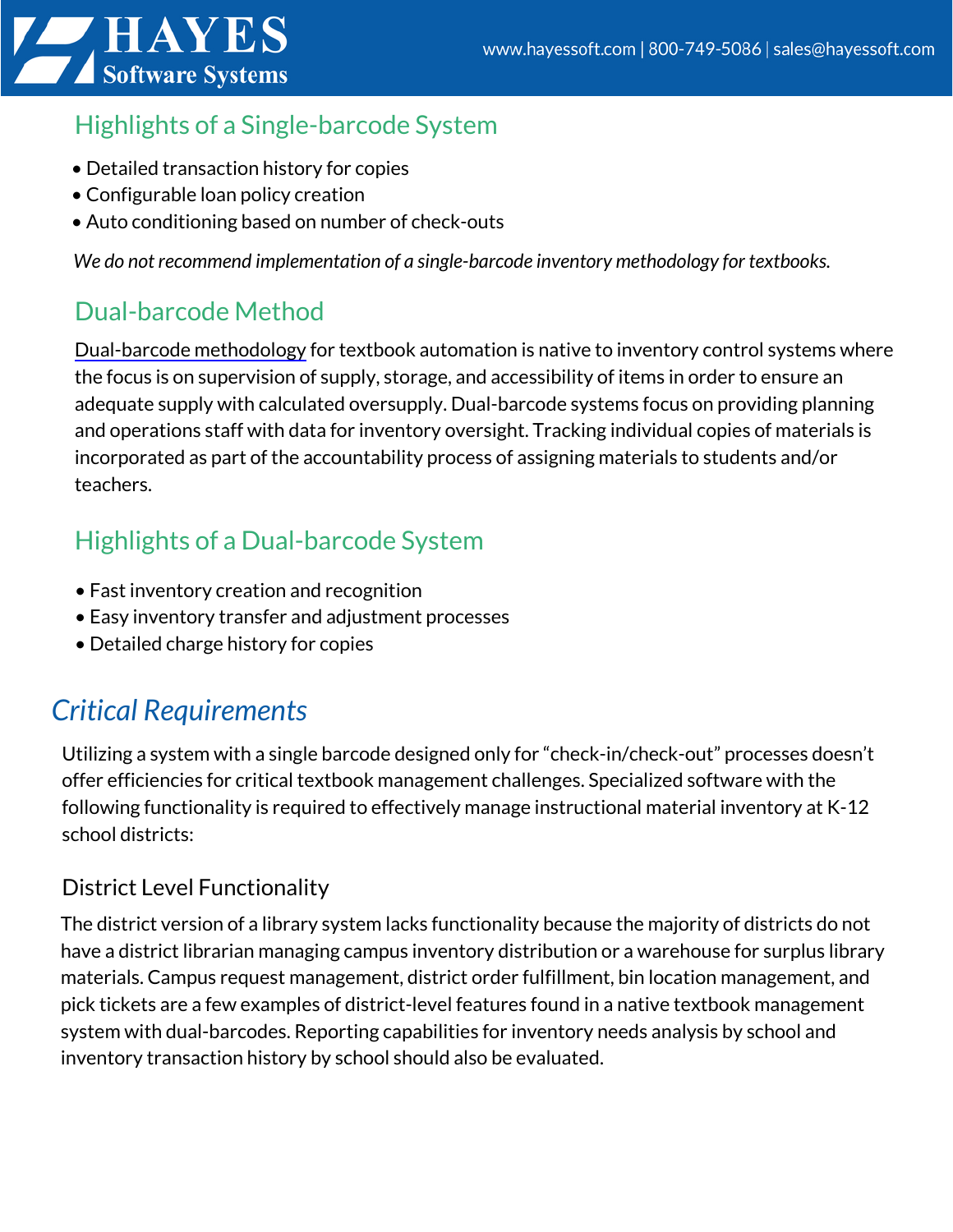

#### Inventory Transfers

With a single barcode system, transferred books must be scanned one at a time by either the shipping or receiving location for the transfer process to occur and inventory counts to adjust. If Hayes HS needed to transfer books to Carson HS, Hayes HS would have to scan or manually enter each unique book number transferred to make the reassignment in their software. Transfers cannot be initiated in the software until the exact books to be transferred have been identified and collected together for scanning. Thus, applying a pick-ticket process to campus-to-campus transfers will either not work, or will require searching for specific copies among all the books at the site.

#### New Adoptions and Replacements

With schools receiving thousands of textbooks at the beginning of a school year, the intensive scanning process required to enter new books into a single-barcode system takes countless man hours. For example, when a new order of textbooks arrives, books receive a barcode label and then each book is scanned one-by-one into the single-barcode system, creating a record for each book and adding that copy into available inventory for distribution. The books will then need to be individually scanned again in order to issue a book to a student or teacher.

## *Process Comparison*

**What processes require scanning barcodes?**

**When a new shipment of textbooks arrives...**

**How are books assigned to students and teachers?**

#### Single-Barcode Methodology

Copies are scanned to create an assignment link to a title (increase inventory counts), an assignment link to a student or teacher, and a transfer to another site.

Each book receives a barcode label and then each book is scanned one-by-one into the system by title for inventory counts to increase.

Scan or enter the person's ID number and scan or enter the one barcode on the label - unique copy number.

#### Dual-Barcode Methodology

Books are scanned to create an assignment link to a student or teacher.

The quantity received of each title in the shipment is recorded, and each book receives a barcode label.

Scan or enter the person's ID number and scan or enter the two barcodes on the label—book title number (ISBN) and the unique book number (Accession).